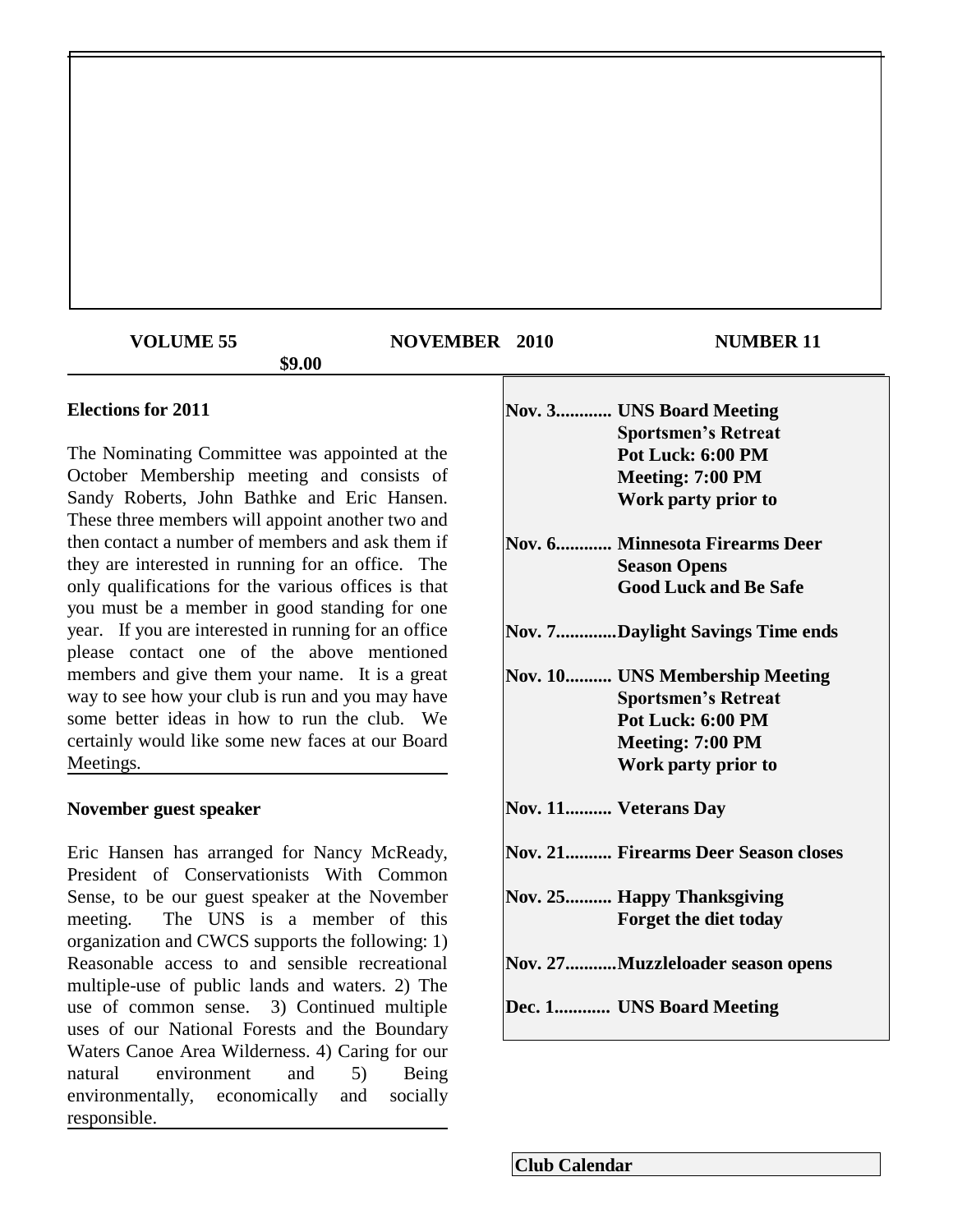## **Continuations**

The DuPont Powder Co. was founded in 1802 and WESTERN CTG. CO. a hundred years later in 1898. But it was upstart WESTERN which in 1931 received word that the great Winchester Repeating Arms. Co. would be sold by a referee in bankruptcy and WESTERN subsequently became the successful buyer. Not everybody went flat broke during the Depression. The WESTERN management (F.W. Olin and his two sons John M. and Spencer T. Olin) having weathered the deflationary doldrums intact, raised \$8,122,837.27 (half of it in cash) to purchase Winchester. In stark contrast to today"s easy loose money environment, even for people like the Olins the raising of \$4 million cash in 1931 was a formidable task. Banks were collapsing all over the place. There simply was no money  $-$  that's what depression/deflation is, no money. The Olins were probably the only ones who had all of the necessary moxie to take over and resurrect Winchester from the dead hand of bankruptcy. We can all be thankful for their capability and foresight which gave Winchester another 30 years of life, providing us with some of the world"s best and most attractive guns ever to come off of a mass-production line. I tell you, those Winchester Model 64 Deer Rifles produced by the Olins were (and still are, in my opinion) unsurpassed for style, balance, fit and finish and if you are fortunate enough to own one today, you have surely got a keeper. In fact, every surviving Winchester gun, not only the Olin production from 1932 thru 1964 but all of them back to the Civil War, is a potential collectors item  $-$  and today's asking prices show it. For a long time I have wondered if there are enough UNS members interested enough to support a "Collectors Club" right within UNS? Anybody?

Now let's pretend it's November 1945. Before that, in August, with our B-29's (Enola Gay and Bock"s Car) atomic devastations, WWII fighting had ended in September. Even before that, In July the Brits had, with typical European cluelessness, voted Winston Chruchill out, having already forgotten that it was his influence on FDR that basically had saved their bacon, and their

buns, over the previous 5 years. Not only that, but in their haste to return to the socialistic pap that had almost gotten them up to their necks in the nazi holocaust in the first place, they came down hard on private gun owners. Unbelievable.

They had not learned their lesson. But let us not get too smug just yet fellow Americans, for here are a few direct quotes from an American Rifleman editorial of 11/45: "Once more the anti-gun crusaders are hard at work. The basis for the latest register-all-guns-and eliminate crime campaign is the RETURN OF SOUVENIR FIREARMS FROM OVERSEAS by members of the Armed Services." "Of all the lies, half-truths, and sob-sister pleas that have, in past campaigns, been utilized to disarm the reputable American, nothing has ever exceeded the mis-information and mouthwash that is currently finding it's way into the public print." "Such local 'crime waves' as have occurred have been due to a criminal element among civilian stay-at-homes." "The present campaign to register all guns is another campaign of innuendo, half-truths, and hysteria." How"s that for a mouthful in 1945? And there was more, too.

Question: In the 65 years since 11/45 have we learned our lesson? True, recent SCOTUS decisions have been gun-owner friendly and of course we still have our guns, but the uncharacteristic silence on gun control from the political left wing is puzzling. Except for a few local busybodies, the two Supreme Court cases and one (as far as I know only one) little slip by Att"y Gen. Holder, for the past 3 years or so there has been a near 100% gun control media blackout. So, what's going on  $-$  the question now becomes have they ( the left wingers) really learned their lesson or, have they got some sinister gun-ban plan all cooked up just waiting for the right moment?

It is still October at this writing and the watershed elections of 2010 will be all over by the time you all read this, and old-timers might well be wondering why the Stovepipe has been so quiet this time around. For what it"s worth, we, the pipe and me both, are scared to death, keeping our fingers crossed and our damper tight. Vote good, everybody.

Well, an e-mail message just arrived: Nancy McReady, President of CWCS (that's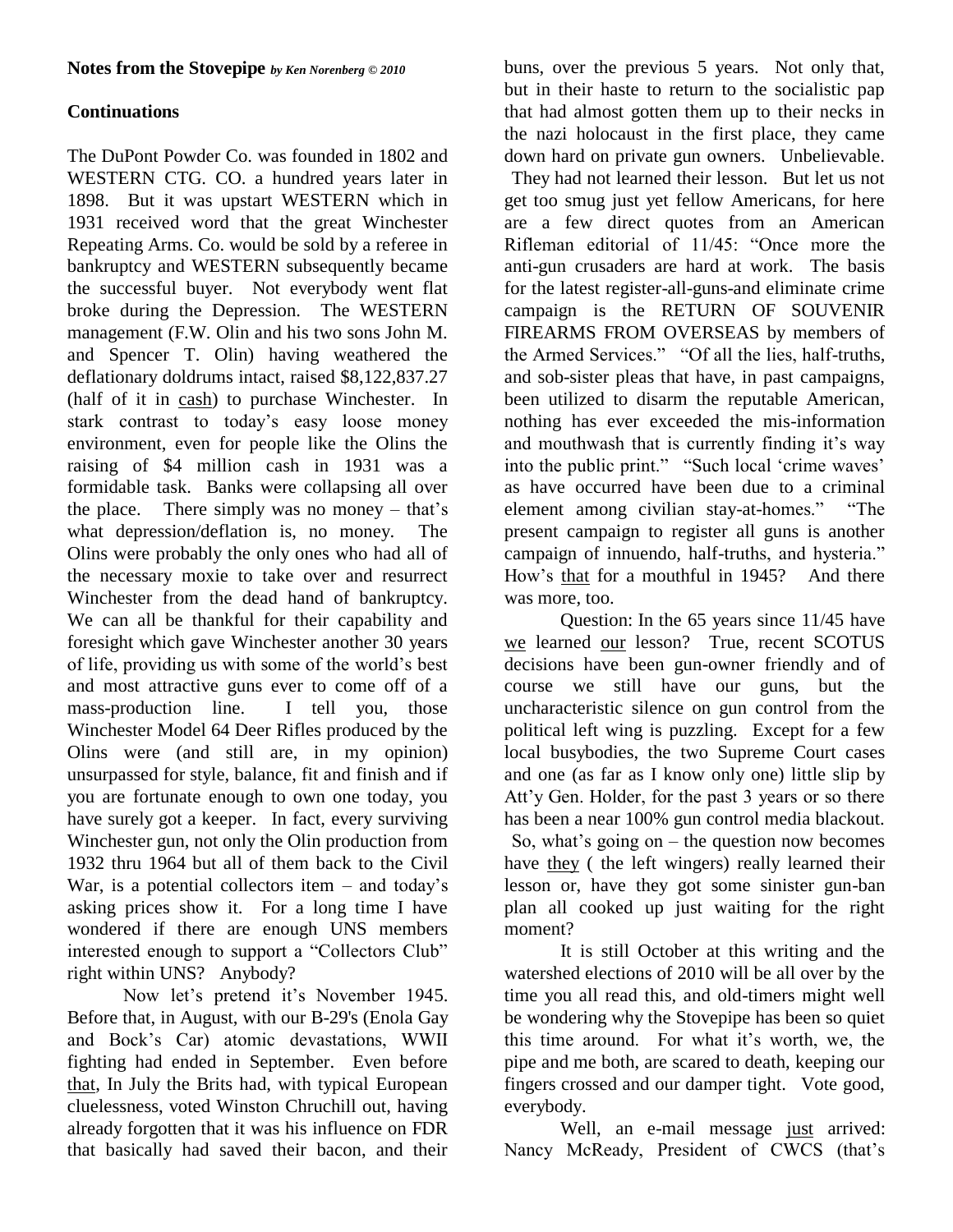Conservationists With Common Sense) will be our guest speaker at our next general meeting on Nov. 10. UNS has supported and advocated

## **Stovepipe continued**

many years, as both groups have many common interests. CWCS is based in Ely and thus has been in a unique position to monitor the Superior National and the BWCA – please come out and support this mutual coalition.

Have a good deer hunt and a Happy Thanksgiving!

#### **Club Notes continued**

and Eric Hansen are on the Nominating Committee and they will appoint two more people. Walk on the Wildside: Motion was made by Cindy Craig to send Walk on the Wildside to all the schools that received them last year,  $2<sup>nd</sup>$  by Dan Smestad and carried. Attendance Drawing: \$20 won by Dan Smestad and Progressive Drawing of \$100 won by Judy Foy. Motion to Adjourn: made by Howard Tullgren,  $2<sup>nd</sup>$  by Kevin Stern and carried. Meeting adjourned at 7:58 PM

## **DNR expects good season for Minnesota deer hunters**

Hunters who venture into field and forest for Minnesota"s firearms deer season can expect a good deer season and ample hinting opportunities, according to the Minnesota Department of Natural Resources (DNR).

Harvest success can"t be guaranteed but they can assure hunters that good deer hunting opportunities exist throughout Minnesota.

Nearly 500,000 people are expected to participate in the firearms deer season, which opens Saturday, November 6, throughout Minnesota. Last year, 32 percent of Minnesota firearms deer hunters were successful.

Minnesota"s whitetail deer population is about 1 million. In a historical context, too many deer were taken during the 1960's. Rebuilding the deer herd began in the 1970's and concluded in the 1990's. Now DNR is managing the herd toward population goals established with public input.

DNR says that we are at or nearing those goals throughout most of the state and as those population goals are met, particularly in areas that CWCS for

#### **Continued on page 3**

were overpopulated, hunting regulations move from liberal to conservative and are adjusted based on deer management needs.

During a time of liberal hunting regulations, Minnesota"s deer harvest peaked in 2003 at 290,000. The DNR continues to issue fewer either-sex permits that it did seven years ago and they expect the harvest should be similar to the 194,000 deer harvested in 2009.

The one big difference this year compared to last is the majority of standing corn will be cut by the time the seer season opens. Last year, 80 percent of the states corn crop was still in the fields on the deer opener. Corn provides ample standing cover and can significantly impact deer harvest.

The firearms deer season concludes in the northern Minnesota on Sunday, Nov. 21 and Sunday Nov. 14 in all other parts of the state. A late season in southeastern Minnesota that stretches from Watertown in the north to Caledonia in the south opens Saturday, Nov. 20, and closes Sunday Nov. 28.

#### **2011 Banquet scheduled**

Our annual UNS Awards Banquet is scheduled for April  $8<sup>th</sup>$  at Spirit Mountain. The final details are still being worked on but it is sure to be as great, if not greater, than last year. You will probably be upset with hearing this by the time the banquet rolls around but we need all the help we can get and it"s never too early to start. If any of you folks know of a business that might be willing to donate anything that we can use as a prize, please take the time to ask them. The most they can say is no. It could be anything from a gift card to a coffee mug or even an all expense paid two week vacation to Hawaii. HA-HA. In closing for this month, please try to help make this the best and biggest banquet yet and do your share of asking.

#### **Storm damage at Retreat**

The club faired fairly well from this last storm but we didn"t get off scott free. The storm destroyed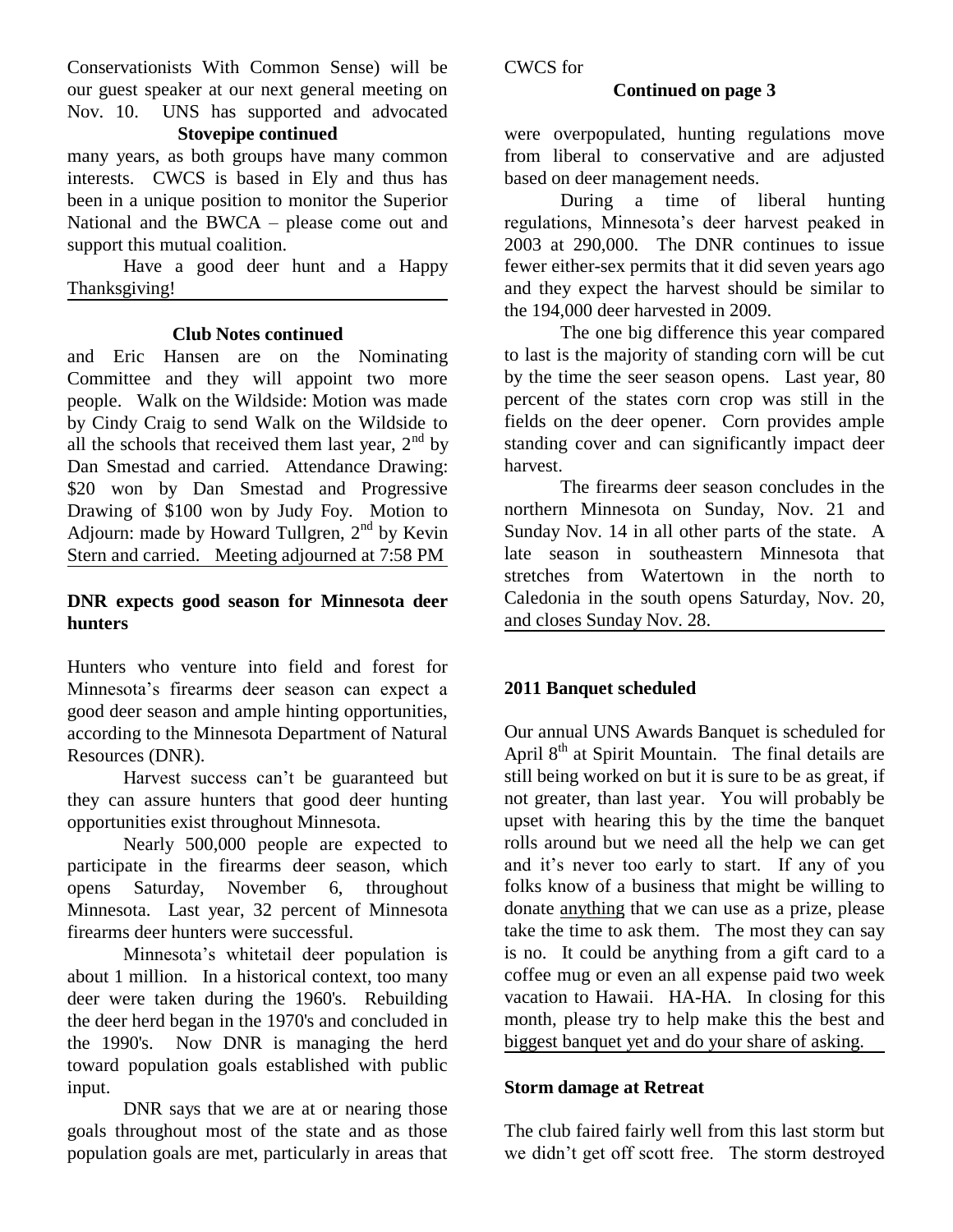Duluth, MN 55811<br>
UNITED NORTHERN SPORTSMEN'S NEWS **2010 EXECUTIVE BOARD**<br>*Editor: Loe Roberts* United Northern Sportsmen Editor: Joe Roberts 234 E. Orange St.

# *Editor: Joe Roberts*<br> **RETURN SERVICE REQUESTED**

**Webmaster: Eric Hansen**<br> *Webmaster: Eric Hansen*<br>
4182 Ridge Circle, Hermantown, MN 55811, 831-8646<br> **OFFICERS:** President: Jim Lemmerman<br>6316 Nashua St., Duluth, MN 55807 624-3847<br>Vice-President: Kevin Stern<br>5158 LaVaque Jot. Rd., Duluth, MN 55811 729-7496 **Secretary: Ashley Fletcher**<br>2629 W. 5th St., Duluth, MN 55806, 348-4091 **Treasurer: Cindy Craig** 2805 Wellington St. Duluth, MN 55806, 624-0069 **Sgt-at-Arms: Kevin Waino** 2130 Water St., Duluth, MN 55812 728-0196 **Membership Secretary: Sandy Roberts** 234 E. Orange St., Duluth, MN 55811, 722-2711 **TRUSTEES: Leland Levin<br>1421 N. 9<sup>th</sup> Ave. E., Duluth, MN 55805, 612-720-5595<br><b>Chuck Cieluch**<br>4801 Oakley St., Duluth, MN 55804, 525-5547 **Ken Norenberg** 114 Pleasant View Rd., Duluth, MN 55803, 728-4173 **Jim Jensen**<br>
1211 N. 8<sup>th</sup> Ave. E., Duluth, MN 55805, 391-4822<br> **Dan Smestad**  6226 E. Superior St., Duluth, MN 55804, 525-3669 **Dan Woollett** 314 Agete St., Cloquet, MN 55720, 590-7076 **Mike Drager**<br>
6657 Brookmere Road, Duluth, MN 55803, 721-3214

all of the flags that were out and took down the large pine tree out by the road in front of the Camp Host Building. That tree landed on one of our newly planted maples and destroyed that also.  $\text{Canip}$  Host Dunung.  $\blacksquare$ 

All in all though we made out pretty good **Club Notes**

## Oct. 13<sup>th</sup>, 2010 UNS Membership Meeting

The meeting was called to order by President Jim Lemmerman who led us in the Conservation Pledge. Board Members present: Jim Lemmerman, Kevin Stern, Ashley Fletcher, Cindy Craig, Kevin Waino, Sandy Roberts, Eric Hansen, Joe Roberts, Mike Foy, Jim Jensen, Dan Smestad, Judy Foy, Bob Curtis and Mike Drager. Agenda: Motion was made by Cindy Craig to approve the agenda with additions,  $2^{nd}$  by John Bathke, carried. Secretary"s Report: Motion was made by Dan Smestad to accept the Secretary's Report as distributed.  $2<sup>nd</sup>$  by John Bathke, carried. distributed,  $2^{nd}$  by John Bathke, carried. Treasurer"s Report: Checkbook Balance is \$4,481.17, Regular Savings Acct. \$5.00, Money Market Acct. \$14,488.51, Building Fund, \$2,486.57, with a total of all funds of \$21,461.25. Motion was made by John Bathke to approve the treasurer's report and pay the bills,  $2<sup>nd</sup>$  by Howard Tullgren and carried. Membership Secretary"s Report: Current membership total is 1716. Motion was made by Joe Roberts to send two of our members who still owe us a portion of the membership dues a final notice,  $2<sup>nd</sup>$  by Cindy Craig and carried.

Committee Reports: Web Master Report: Updated

**PRSRT STD US Postage PAID Permit 49 Duluth, MN**

> considering the damage in some other areas. New flags are on order and will be put up as soon as they arrive.

range use page. Retreat Improvements: All of the docks are in for the winter, shooting sticks and cardboard is ready for the sight-in days. The camp host building and campgrounds are now winterized - there is no water other than in the Retreat. Grant Committee: nothing new to report. By-laws Committee: Will vote on by-law changes next month. Sight-in Days: A sign up sheet was passed around for volunteers to sign up to help. Old Business: Gravel -  $1<sup>st</sup>$  part has been delivered. We should receive the remaining gravel next week. Camp Ground Permit: wh have a copy of the well permits. Kevin Stern picked up a test kit to test our well water and will send in the sample collected. We are working on a plot plan. Mike Drager will be attending the zoning meeting for the campground permit. Motion was made by John Bathke to authorize Mike Drager to be a representative of UNS,  $2<sup>nd</sup>$  by Eric Hansen and carried. New Business: New Dock for 2011: Joe Roberts talked with RJ Sport and they will match last years price again for next years purchase. Motion was made by Mike Drager to purchase a new dock for 2011 for last years price,  $2<sup>nd</sup>$  by Dan Smestad and carried. Board Member Camphost: Motion was made by Dan Smestad that whenever possible the lead camp host will be a board member and that assistant camp hosts are always